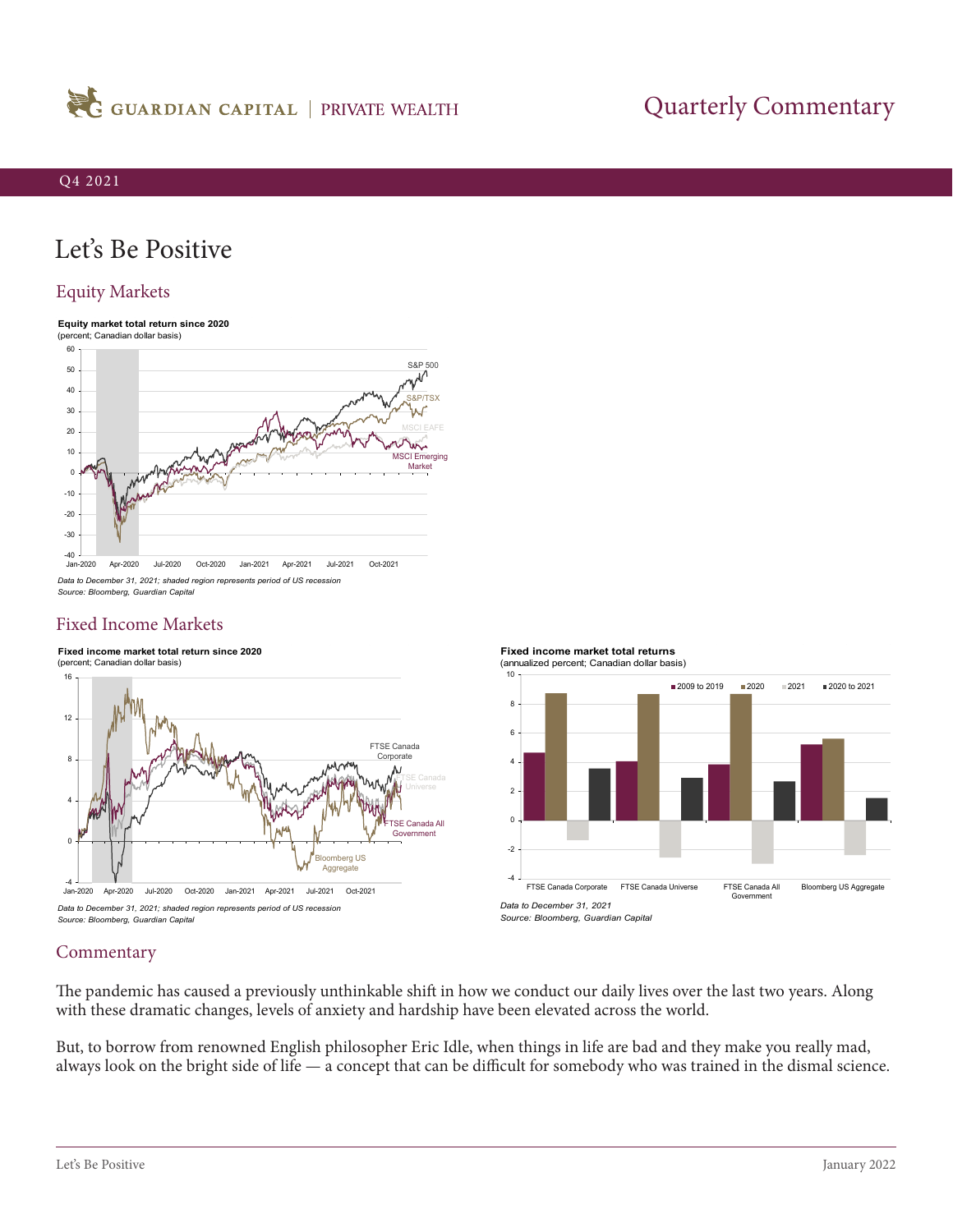

## Q4 2021

As investors, frankly, it hasn't been all bad. Over the last two years, markets have actually been quite good. The charts above illustrate this history with equity markets climbing between 12% and 45% from what we thought was already a high level. Bond markets, despite the pullback last year, were still up around 6% over the last two years. Companies and markets had to adapt and adjust, alongside governments and, of course, ourselves.

The abrupt transition to working from home and the cancellations of extracurricular activities has meant that many have been able to spend more time with their loved ones than ever before — irreplaceable and precious time.

As well, the restrictions on economic activity (especially for services, which typically accounted for two-thirds of household budgets before the pandemic) brought on by stringent public health measures have seen household financial positions, in aggregate, improve markedly with reduced spending. Data compiled from national statistics organizations indicate that at least US\$3 trillion more than was typical pre-crisis has been socked away by households across the G7 economies since the start of 2020.<sup>1</sup>

Moreover, thanks to strength in global financial and residential real estate markets over the last two years, aggregate household net worth has surged and now stands 25% above its pre-crisis peaks in Canada<sup>2</sup> and the US<sup>3</sup>. This has not strictly been a case of the rich getting richer. Recent data from *[Statistics Canada](https://www150.statcan.gc.ca/n1/daily-quotidien/211026/dq211026b-eng.htm)*<sup>4</sup>and the *[US Federal Reserve](https://www.federalreserve.gov/releases/z1/dataviz/dfa/distribute/chart/#range:2006.3,2021.3;quarter:128;series:Net%20worth;demographic:networth;population:all;units:levels)*<sup>5</sup> indicate that wealth gaps have narrowed since the onset of the pandemic, with households at the lower end of the wealth spectrum recording comparatively larger gains in net worth over this period.

This rapid, substantial buildup of wealth (particularly among the less wealthy cohorts that typically spend more of their gains in net worth) means that there is little reason to anticipate restraint by consumers once activity fully resumes. The need to rebuild lost savings has historically been a factor limiting the speed of recovery from past economic crises.

Another bright spot is that in the year since approval of COVID-19 vaccinations and global inoculation efforts began in earnest, *[data](https://ourworldindata.org/covid-vaccinations)* compiled by Oxford University<sup>6</sup> show that roughly 60% of the world's population has received at least one jab (that proportion is more than 75% across high-income economies).

The elevated levels of immunity combined with indications that the new dominant strains of the virus have lower virulence (lower ability to cause severe symptoms), support the view from epidemiologists that the pandemic may be approaching its later stages. That is, transitioning from the "pandemic" to the "endemic" phase, *where the virus remains a constant within a population but far less impactful such that it does not represent an "emergency."*

In such a backdrop, pressure on healthcare systems eases markedly as the wave subsides — very welcome developments which permits governments to roll back stringency policies.

As such, there are growing expectations that the coming spring and summer could well represent the beginning of the post-COVID era.

The potential for resumed full-scale economic production with minimal disruption, as well as the scope for an uptick in the business investment cycle, will help to further work out the kinks in the supply chain and would go some way to easing price pressures that have been building up. This, combined with fading "base effects"<sup>7</sup> in the coming year, will almost assuredly result in inflation moderating from its multi-decade highs of late in the year ahead, which will have a positive impact on the cost of living.

Taken together, despite the current unpleasantness, there is a legitimate reason to have hope for better things as the calendar rolls over anew.